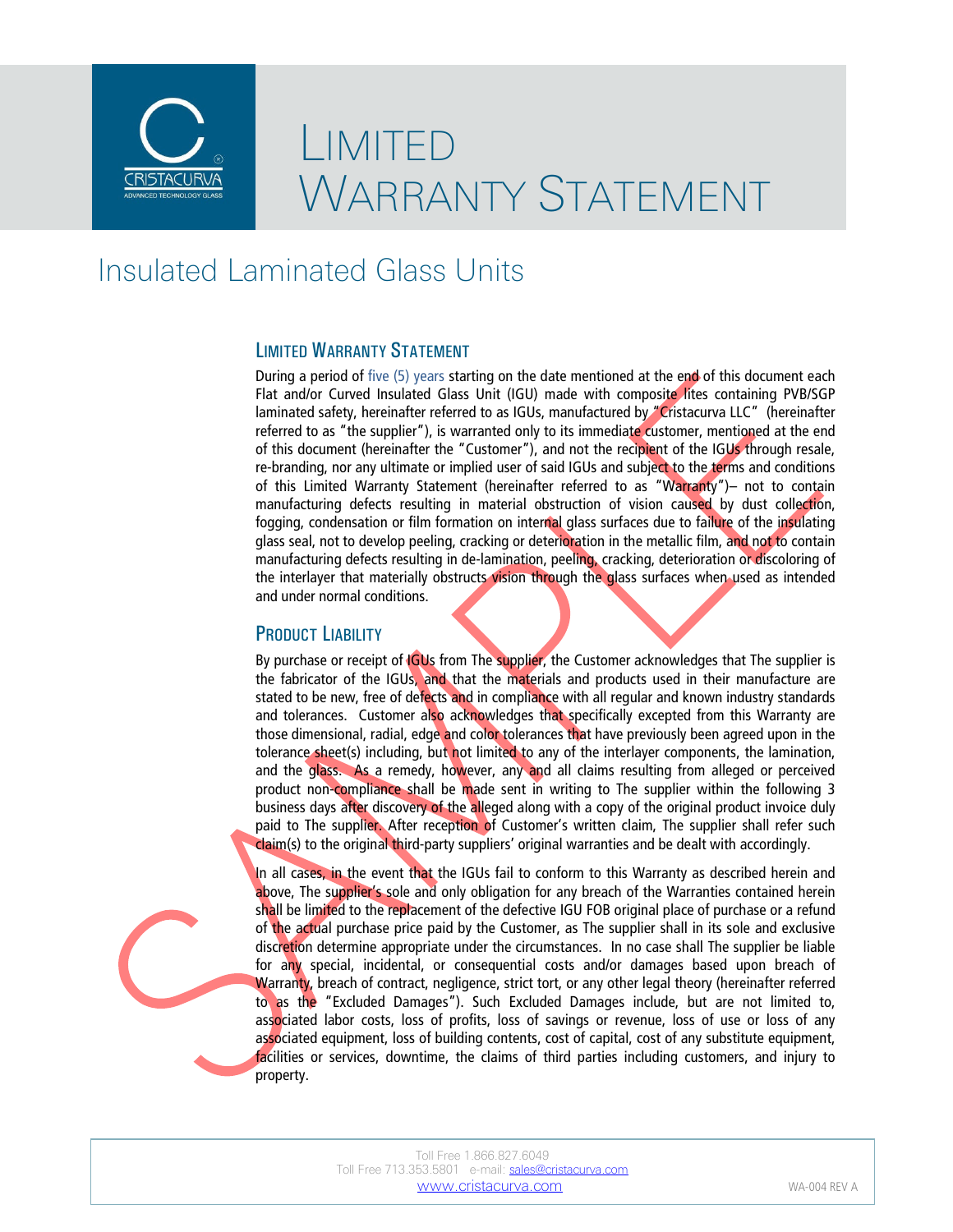

# LIMITED WARRANTY STATEMENT

## Insulated Laminated Glass Units

#### SPECIFIC LIMITATIONS

This Warranty does not apply to replacement of IGUs beyond the warranty period applying to the original units. The supplier reserves the right to inspect any IGU, which is alleged to be defective prior to their removal from the glazing system, installation, or fabrication location. Failure to provide The supplier with forty-five (45) business days written notice to provide the opportunity to inspect any alleged defect in an IGU as contemplated under this Warranty will automatically result in The supplier having no liability under this Warranty. This Warranty does not apply to or cover any IGU replacement piece beyond the period covering the original IGUs.

The supplier will not be liable for any expenses involved in the removal of, or the installation of any replacement IGU, nor any other special, incidental or consequential damages or back charges from third parties should The supplier elect to replace any defective IGU. Further, the Warranty of the replacement IGUs will be limited to the remainder of the Warranty period of the original IGUs. The supplier shall not be liable to any person or entity for indirect, special, incidental, or consequential damages or charges for any reason. The supplier expressly assumes no responsibility for glass breakage by any reason or cause.

In addition, should any of the following events or conditions occur, The supplier will have no liability under this Warranty:

- Delays in delivery due to causes beyond its reasonable control including, but not limited to, acts of nature, acts of government, labor disputes, delays in transportation and delays in delivery or non-delivery by The supplier's suppliers.
- Product failure or damage due to improper handling, delivery, storage, fabrications, installation, cleaning and maintenance contrary to The supplier's recommendations and /or those standards as accepted in the industry, including, but not limited to various industry organizations such as: GANA, FMGA, LSGA, SIGMA, IGMA, NAAMM, AMA or equivalent.
- If de-lamination occurs within an area around the edges of up to 3/8" (10mm).
- If the IGUs are attacked or effected by incompatible glazing lubricants, glazing soaps, incompatible glazing gaskets, glazing sealants, incompatible cleaning fluids, moisture or building runoff, gluing or attachment of applied films, direct contact with paints, adhesives, solvents, or insulation, or exposure to solvent or chemical fumes.

 If any part of the glass panes in the IGUs, whether individually or in totality are broken, destroyed, chipped, scratched, fractured and/or cracked, discarded, rejected, stolen, vandalized, or effected by any cause, whether known or unknown, including but not limited to events of spontaneous breakage or acts of purposeful breakage that could result from either regular and normal use or from careless and improper handling and use. The supplier expressly assumes no responsibility for glass breakage by any reason or cause.

 If the IGUs were installed in an improper, careless and/or reckless manner which would expose them to extreme and/or harsh weather conditions beyond their intended purpose. If the IGUs are subjected to standing water, or other liquids or chemicals.

 If the IGUs were made at no charge, sold as a sample, credited, not paid in full, or billed on an invoice where all or part of the payment was refused by the customer and/or permanently classified as uncollectible in our accounting system.